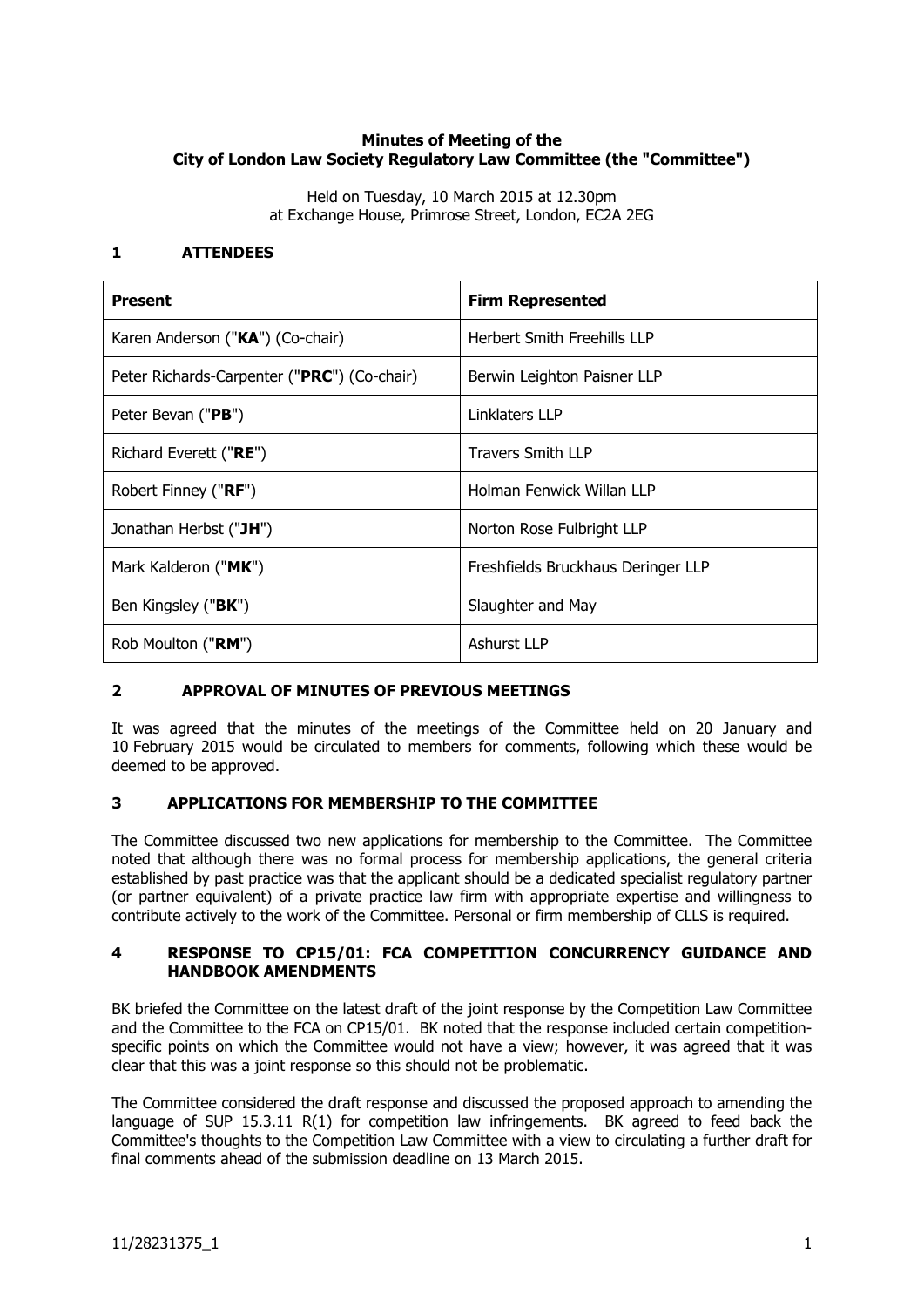### **5 OTHER CONSULTATIONS TO WHICH THE COMMITTEE MAY WISH TO RESPOND**

The Committee discussed a number of papers currently open for consultation to decide whether there were any legal points of uncertainty on which the Committee may wish to respond.

#### Joint Committee: Consultation on guidelines for cross-selling practices

The Committee discussed the status of the guidelines under MiFID I and MiFID II and the timing of the guidelines coming into force prior to the rest of the MiFID II regime. KA agreed to circulate any further thoughts to the Committee.

FCA and PRA: Consultation on whistleblowing in deposit-takers, PRA-designated investment firms and insurers

KA summarised proposals in the consultation paper on the role of the whistleblowers' champion and annual report to the firm's senior governance committee, and agreed to consider the paper further and raise any specific points arising with the Committee.

#### EBA: CRD IV Consultation on draft guidelines on sound remuneration policies

KA flagged several topics in the consultation paper which may contain issues on which the Committee may wish to respond. The Committee discussed the topic of proportionality whether this could extend to neutralisation. RE and RM agreed to consider this issue further. It was decided that Committee members would review the paper before the next meeting and let the Committee know if there are additional topics they would like to take forward. KA also agreed to liaise with the Employment Committee in relation to any proposed response.

#### FCA Structured Products Thematic Review (TR 15/2)

It was agreed that Committee members would review the paper and prepare comments for the next meeting.

### FCA: CP14/3 Improving Complaints Handling

It was noted that the FCA is in dialogue with industry groups regarding this consultation.

#### FCA and PRA: Consultation on approach to non-executive directors in banking and Solvency II firms and the application of the presumption of responsibility to Senior Managers in banking firms

The Committee discussed the proposal that the Senior Managers Regime apply to non-executive directors acting as chairs of certain governance committees. A point was raised whether the chair of the nomination committee should be caught in view of the fact that the PRA/FCA approves such appointments. It was decided however that the paper did not raise any significant points of legal uncertainty on which the Committee would wish to respond.

#### EU Commission: Consultation on building a capital markets union

The Committee concluded that at this stage the proposals were at too high a level to enable the Committee to engage with points of legal uncertainty at this stage.

#### EU Commission: Consultation on high quality securitisation

KA agreed to ascertain whether the Finance Committee is considering this paper and report back to the Committee.